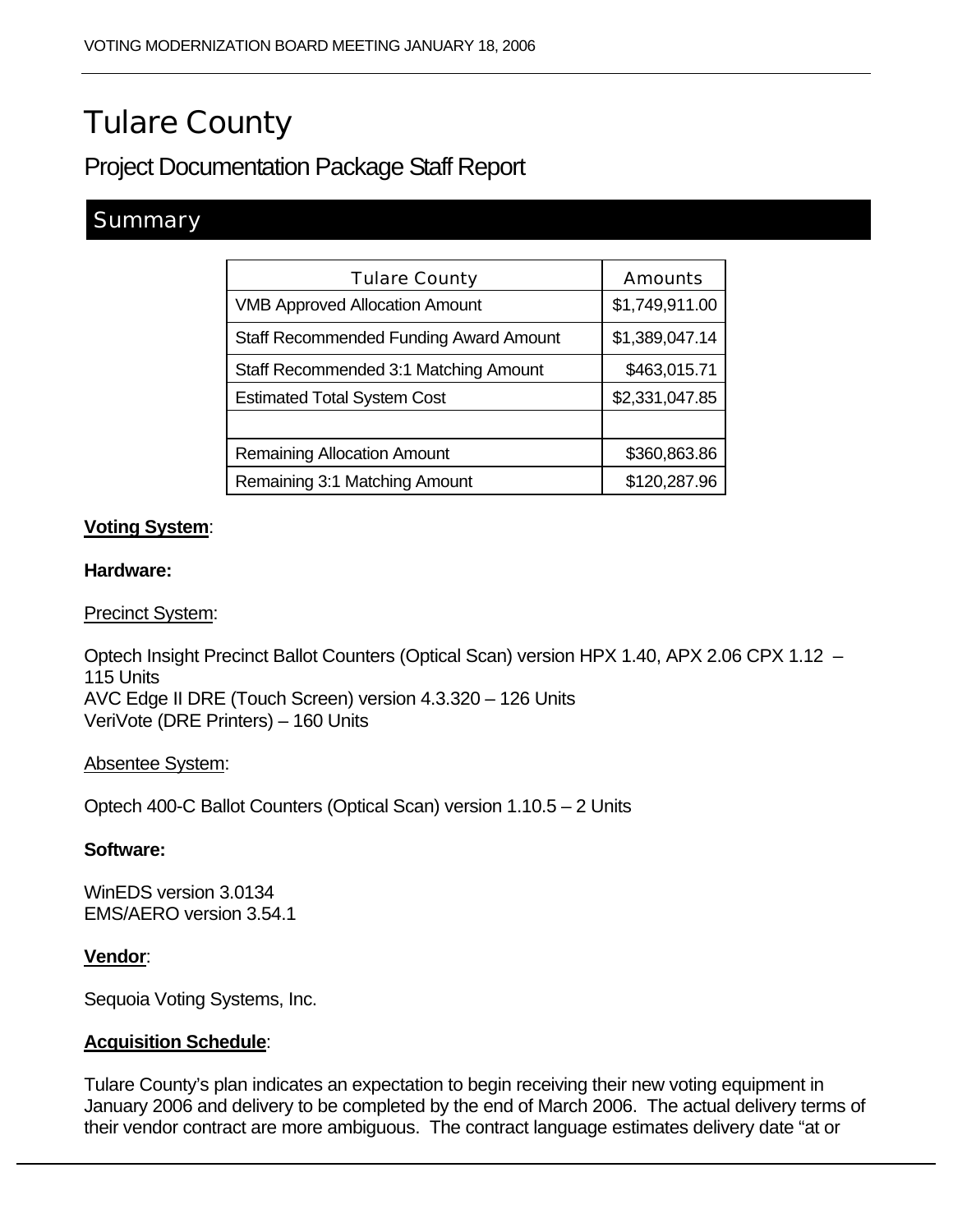Tulare County Project Documentation Package Staff Report

about 5 months" from the date of the contract, with a caveat on delivery of two potentially different Optech Insight model versions. The county plans to begin using this equipment in the June 6, 2006 Primary Election.

#### **Project Completion Date**:

Tulare County indicates that their project completion date will be upon certification of the June 6, 2006 Primary Election.

#### **Voter Verifiable Paper Audit Trail (VVPAT):**

The AVC Edge II DRE units being purchased by Tulare County include the VeriVote printer, which is a VVPAT component.

### **Staff Report**:

Tulare County's Project Documentation Package meets all of the requirements for completeness. The Sequoia AVC Edge II DRE units, the VeriVote printers, the Optech Insight units, and the Optech 400-C units are certified for use in California.

The software used to run the AVC Edge units currently has a "condition" on the certification for its use, as the software cannot be used in a primary election. This condition is expected to be resolved prior to the June 6, 2006 Primary Election; however, no application has yet been received by the Secretary of State's Office to accomplish that. Unless such an application is brought forward by the vendor before the end of January, it appears unlikely that the Sequoia AVC Edge II DRE units with the VeriVote printers would be certified for use during the June 6, 2006 Primary Election.

Tulare County will be converting from the Diebold AccuVote optical scan voting system. Tulare County believes that the deployment of one DRE unit and one optical scan unit in all polling places will bring the county into full compliance with the requirements of the Help America Vote Act (HAVA). The DRE units will provide access to those voters with disabilities and will also satisfy the second-chance voting requirements by not allowing over-votes and identifying under-votes to each voter. Tulare County plans to conduct a rigorous public relations program to educate the voters on both the new optical scan ballots and the DRE's. During the implementation of the new voting system, the county plans to provide evaluation forms for the elections staff, poll workers and voters to complete in order to gather feedback.

Tulare County's vendor contract contains a provision that allows for the receipt of two different models of the Optech Insight optical scan voting equipment contingent upon the vendor gaining certification on the newest version of the Optech Insight with an LCD component. The ambiguity of the delivery terms appears to be tied to this provision. It appears that if, at the time of delivery of the equipment, the Optech Insight with the LCD component is certified for use in California, this equipment will be delivered to Tulare County. However, because Elections Code section 19234(b) requires Voting Modernization Fund moneys to be expended only for certified voting systems, the currently-certified Optech Insight optical scan equipment identified in Tulare County's Project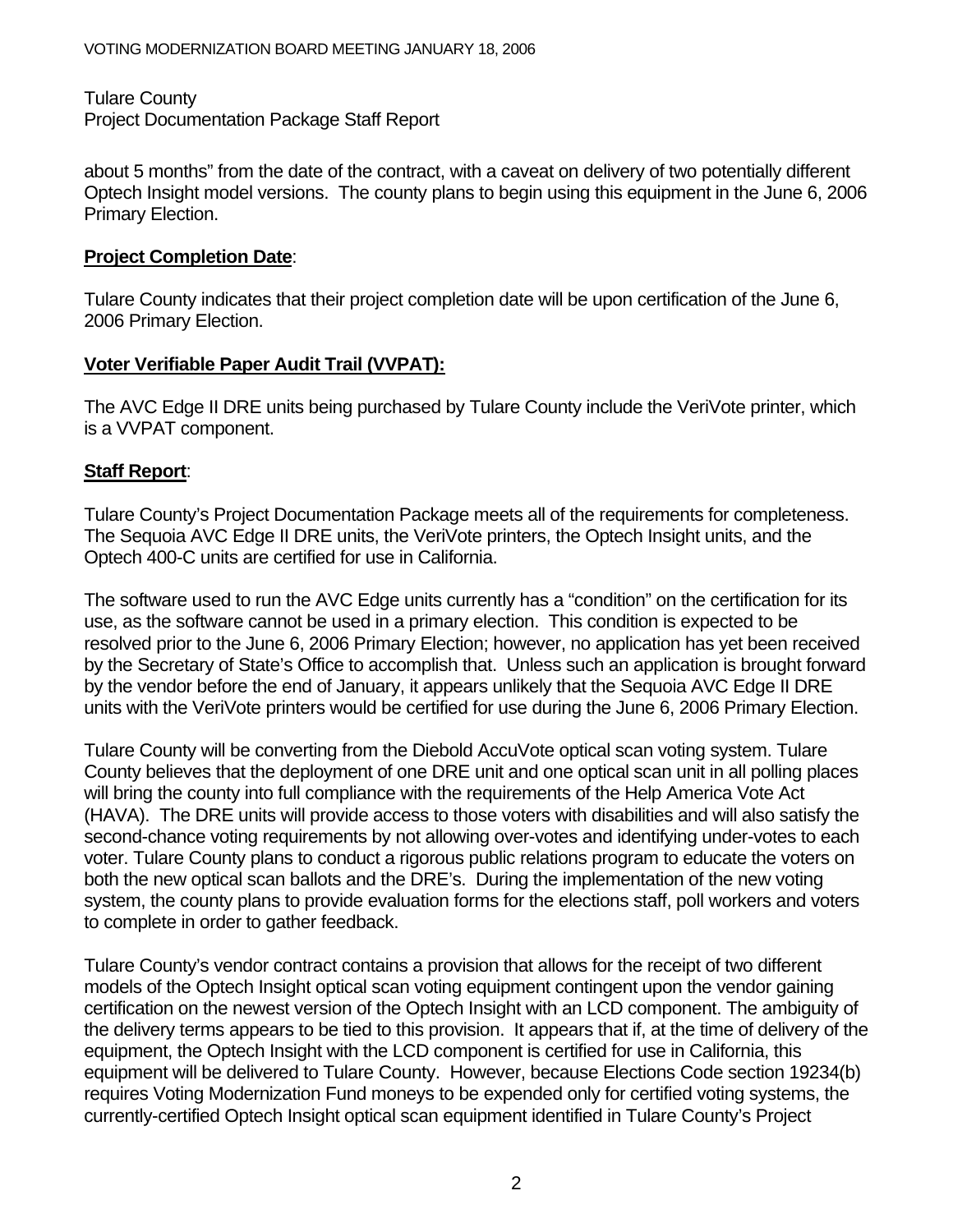#### Tulare County

Project Documentation Package Staff Report

Documentation Plan (without the LCD component) is the only version of this equipment that the Voting Modernization Board may approve for reimbursement at this time.

The funding award must be based upon allowable reimbursement under Proposition 41 for voting equipment hardware and software only. The installation, training, outreach, and extended warranty costs listed in the Tulare County plan would not be covered as a reimbursable claim under Proposition 41. These non-allowable expenses equate to approximately \$475,000 of the county's overall voting system cost. As the contract between Tulare County and Sequoia Voting Systems is written at this time, Tulare County may not be eligible to receive their entire VMB Approved Allocation Amount taking into account the county's required 3 to 1 match.

Tulare County will only receive VMB payments once they have submitted invoices for their certified voting equipment.

#### **Staff Recommendation**:

It is our recommendation that Tulare County's Project Documentation Plan be approved with the condition that this approval extends to equipment currently certified for use in California. If upon its certification, Tulare County wishes to instead purchase the Optech Insight with the LCD component, the county may submit an amendment to this application for consideration by the board. Therefore, we recommend a Funding Award letter be issued for allowable expenses only in the amount of \$1,389,047.14.